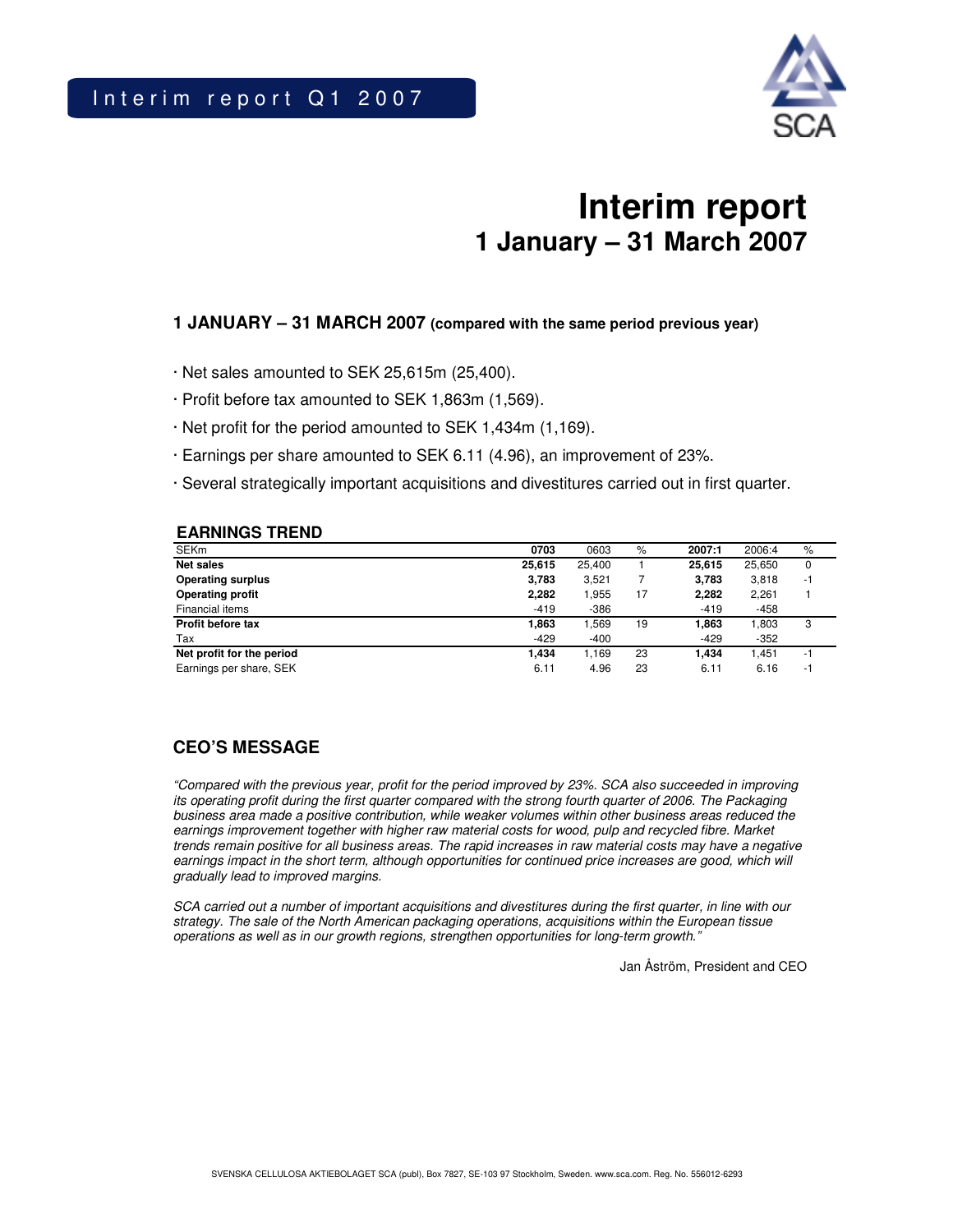

### **CONSOLIDATED EARNINGS TREND**

| <b>SEKm</b>                                                    | 0703      | 0603      | $\frac{9}{6}$  | 2007:1    |           | $\%$        |
|----------------------------------------------------------------|-----------|-----------|----------------|-----------|-----------|-------------|
|                                                                |           |           |                |           | 2006:4    |             |
| Net sales                                                      | 25,615    | 25,400    |                | 25,615    | 25,650    | $\mathbf 0$ |
| Operating expenses                                             | $-21,832$ | $-21,879$ |                | $-21,832$ | $-21,832$ |             |
| <b>Operating surplus</b>                                       | 3,783     | 3,521     | $\overline{7}$ | 3,783     | 3,818     | $-1$        |
| Depreciation and write-downs                                   | $-1,509$  | $-1,571$  |                | $-1,509$  | $-1,561$  |             |
| Share of profits of associated companies                       | 8         | 5         |                | 8         | 4         |             |
| <b>Operating profit</b>                                        | 2,282     | 1,955     | 17             | 2,282     | 2,261     |             |
| Financial items                                                | $-419$    | $-386$    |                | $-419$    | -458      |             |
| <b>Profit before tax</b>                                       | 1,863     | 1,569     | 19             | 1,863     | 1,803     | 3           |
| Tax                                                            | $-429$    | $-400$    |                | $-429$    | $-352$    |             |
| Net profit for the period                                      | 1,434     | 1,169     | 23             | 1,434     | 1,451     | $-1$        |
| Earnings per share, SEK - equity holders of the Parent Company |           |           |                |           |           |             |
| - after dilution effects                                       | 6.11      | 4.96      | 23             | 6.11      | 6.16      | -1          |
| Margins (%)                                                    |           |           |                |           |           |             |
| Operating surplus margin                                       | 14.8      | 13.9      |                | 14.8      | 14.9      |             |
| Operating margin                                               | 8.9       | 7.7       |                | 8.9       | 8.8       |             |

### **OPERATING PROFIT PER BUSINESS AREA**

| <b>SEKm</b>            | 0703  | 0603 | %  | 2007:1 | 2006:4 | %    |
|------------------------|-------|------|----|--------|--------|------|
| <b>Personal Care</b>   | 679   | 699  | -3 | 679    | 726    | -6   |
| <b>Tissue</b>          | 339   | 300  | 13 | 339    | 358    | -5   |
| Packaging              | 689   | 438  | 57 | 689    | 598    | 15   |
| <b>Forest Products</b> | 663   | 577  | 15 | 663    | 676    | $-2$ |
| Other                  | -88   | -59  |    | -88    | $-97$  |      |
| Total                  | 2,282 | .955 | 17 | 2.282  | 2,261  |      |

### **OPERATING CASH FLOW PER BUSINESS AREA**

| <b>SEK<sub>m</sub></b> | 0703   | 0603   | %                        | 2007:1 | 2006:4 | %     |
|------------------------|--------|--------|--------------------------|--------|--------|-------|
| Personal Care          | 641    | 686    | -7                       | 641    | 782    | $-18$ |
| Tissue                 | 211    | $-62$  | $\overline{\phantom{a}}$ | 211    | 445    | $-53$ |
| Packaging              | $-260$ | $-229$ | -14                      | $-260$ | 189    | -     |
| <b>Forest Products</b> | 691    | 480    | 44                       | 691    | 765    | -10   |
| Other                  | $-221$ | $-282$ |                          | $-221$ | $-261$ |       |
| <b>Total</b>           | 1,062  | 593    | 79                       | 1.062  | 920.   | $-45$ |

### **KEY RATIOS**

|                               | 0703 | 0603 | 2007:1 | 2006:4 |
|-------------------------------|------|------|--------|--------|
| Debt/equity ratio             | 0.57 | 0.65 | 0.57   | 0.62   |
| Debt payment capacity, %      | 34   | 29   | 34     | 29     |
| Return on capital employed, % | a    |      | 10     | 9      |
| Return on equity, %           | 10   |      | 10     | 10     |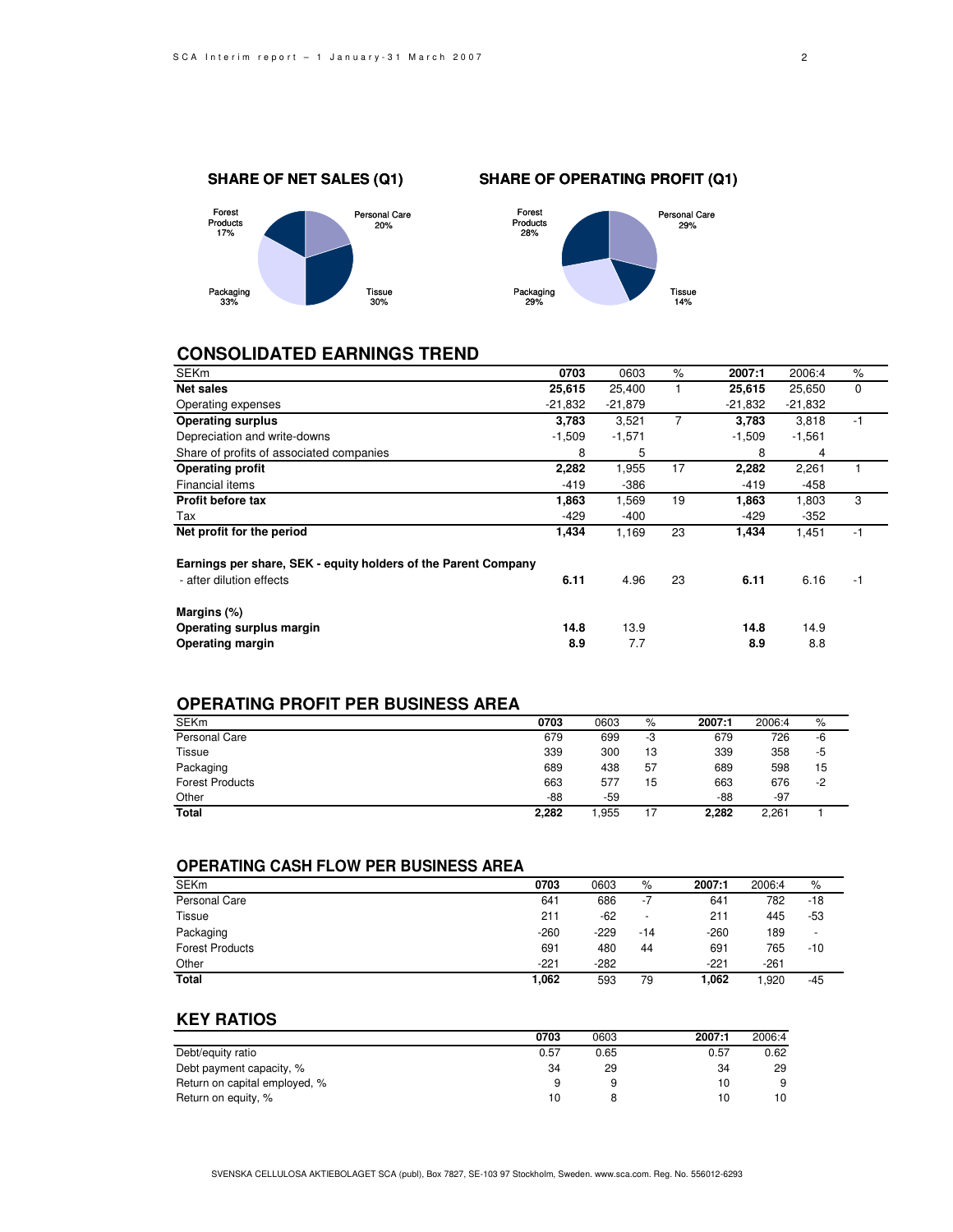







Development compared with the same period in the previous year:

**Packaging Forest Products Tissue Personal Care** Net sales:  $+2\%$  Net sales:  $+2\%$  Net sales:  $-3\%$  Net sales: 0% Operating profit: +57% Operating profit: +15% Operating profit: +13% Operating profit: -3%

### **GROUP**

Net sales improved by 1% compared with the same period in the previous year and amounted to SEK 25,615m (25,400). Higher prices increased net sales by SEK 960m, primarily for corrugated board but higher prices were also noted for tissue and solidwood products. Exchange rate fluctuations had a negative impact on net sales of 3% or SEK 750m. Profit before tax improved by 19% and amounted to SEK 1,863m (1,569).

Compared with the fourth quarter of 2006, net sales were at the same level. Higher prices, primarily within the corrugated board and sawmill operations were offset by lower volumes within Personal Care and Tissue. Profit before tax improved by 3% and amounted to SEK 1,863m (1,803).

### **CASH FLOW AND FINANCING**

The operating cash surplus amounted to SEK 3,537m compared with SEK 3,381m in the same period in the previous year. Seasonally high tied-up working capital had a negative effect on operating cash flow of SEK 1,510m (1,561). Mainly within Packaging, working capital increased, an effect of price increases and therefore higher sales as well as expenditure for high investments during the fourth quarter. Current capital expenditures were slightly lower than in the same period last year and amounted to approximately 4% of net sales. Expenditures for the efficiency programmes are proceeding according to plan. The operating cash flow amounted to SEK 1,062m (593).

Financial items increased by SEK 33m and amounted to SEK -419m. A lower average net debt and higher dividends received did not compensate for higher interest rates. Tax payments were slightly higher than in the same period last year and amounted to SEK -375m (-333). Cash flow from operating activities amounted to SEK 267m (-125).

Strategic investments and acquisitions amounted to SEK 604m (226), of which approximately half related to the purchase price for the minority holding in the Chinese tissue company Vinda. During the period payment of SEK 2,802m was received for the sold packaging operations in North America. Net cash flow was SEK 2,511m (-292).

Net debt at the end of the period was SEK 33,609m, a decrease of SEK 2,790m since the start of the year. A positive net cash flow of SEK 2,511m was offset by negative currency effects from a weakening of the Swedish krona of SEK 633m. Remeasurements according to IAS 19 for pensions and IAS 39 for financial instruments, had a combined positive effect of SEK 912m, most of which was attributable to pensions. This year's dividend, which was paid at the beginning of April, had no effect on net debt during the first quarter.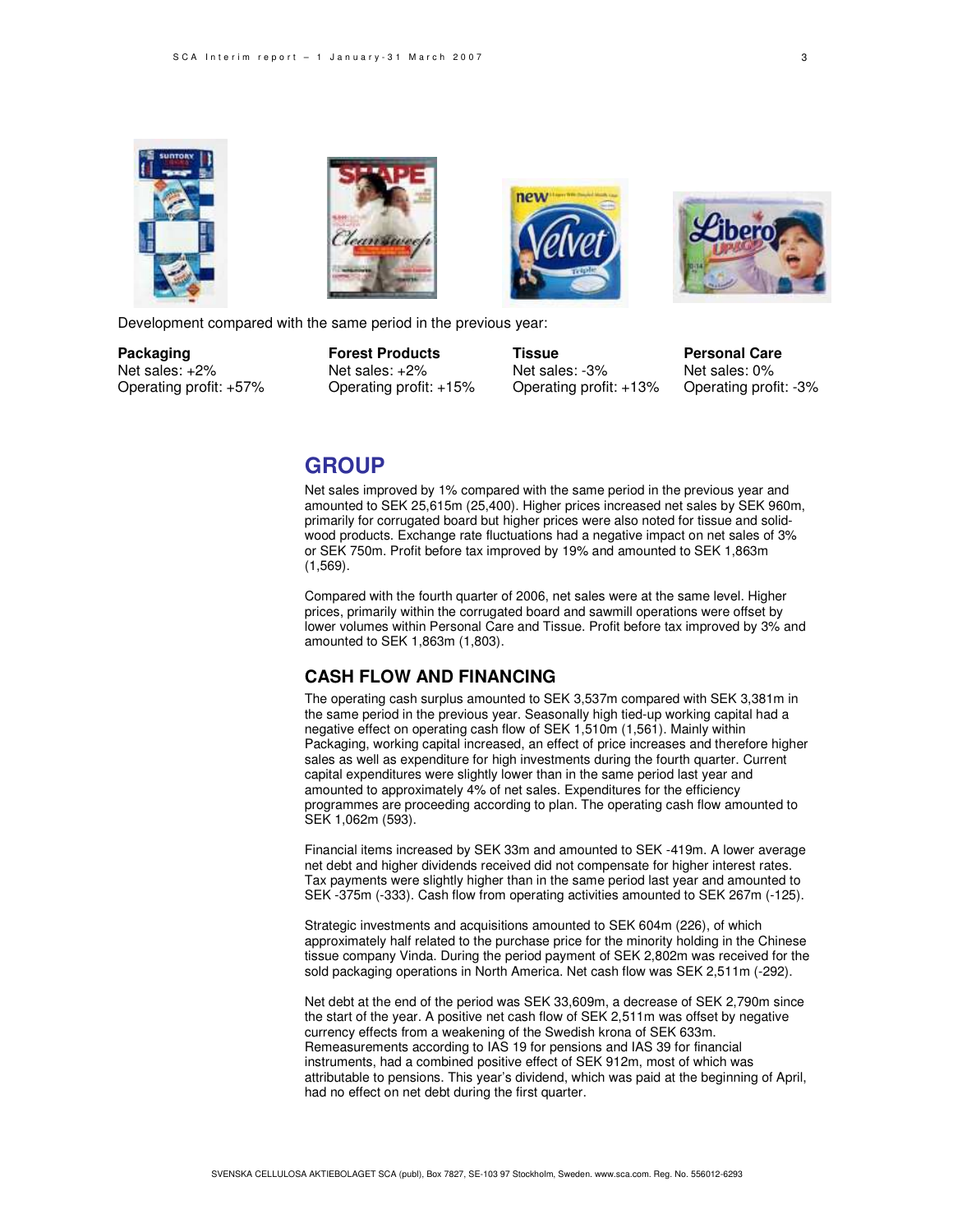### **SHAREHOLDERS' EQUITY**

Consolidated shareholders' equity increased by SEK 427m during the period to SEK 59,390m. Net profit for the period and the effects of remeasurements according to IAS 19 for pensions and IAS 39 for financial instruments, increased equity by SEK 1,434m and SEK 850m respectively. Currency effects had a positive impact of SEK 950m.

Following the Annual General Meeting decision on 29 March, ahead of payment on 10 April, dividend for the year reduced equity by SEK 2,807m. This amount is included in the balance sheet as an interest-free debt to shareholders.

#### **PERSONNEL**

During the quarter the average number of employees was almost 51,300, of whom approximately 2,500 people in the North American packaging operations, compared with approximately 51,000 during the fourth quarter of 2006 and 51,500 during the first quarter of 2006.

The increase in the number of employees is due to expansion, primarily in China and Latin America, but the number of employees has also risen in Poland, Russia and Slovakia. The effects of the enhancement programmes have so far been a reduction in the number of employees of 3,000 people.

#### **EFFICIENCY ENHANCEMENT PROGRAMME**

Additional savings from the ongoing efficiency programme affected earnings by SEK 26m in the first quarter. Total savings in the first quarter amounted to approximately SEK 300m, which corresponds to an annual rate of SEK 1,200m. As previously announced, annual savings of SEK 1,550m will be achieved with full impact in 2008.

#### **ACQUISITIONS AND DIVESTITURES**

Payment for the North American packaging operations, USD 400m corresponding to the book value of the operations, was received in March and the operations were deconsolidated on 7 March. Earnings per share will be affected by SEK -0.2 on an annual basis while the net debt will decrease by approximately SEK 2.8bn. The intention is to concentrate the packaging operations to Europe and Asia, markets with potential for good growth. In line with this strategy, SCA acquired the remaining 7.5% of outstanding shares in a previously partly owned packaging company in China.

Operating profit in the American packaging operations amounted to SEK 51m during the period 1 January-7 March 2007. Since the assets in the American operations have been reported as fixed assets held for sale since the start of the year, depreciation was not charged against earnings.

In March, SCA concluded an agreement for acquisition of Procter & Gamble's European tissue operations with a number of well-known and strong brands. This acquisition marks an important step towards improving profitability within SCA's European consumer tissue operations. The purchase price amounts to EUR 512m and will be paid in cash. Annual net sales amount to almost EUR 500m. The EBITDA margin is on a par with SCA's total tissue operations. The acquisition is subject to approval from the relevant authorities.

In March, SCA decided to acquire a 20-per cent stake in the Chinese tissue company Vinda. Vinda, which is one of the strongest brands in the Chinese market, has a market share of approximately 4% and is therefore one of the four largest players within tissue in China. The purchase price corresponds to SEK 330m. The acquisition shows a CVA index of 1.15. As a result of capacity extensions, the company has grown by more than 30% per year in the last two years and this strong growth is expected to continue.

In March, SCA also established a jointly owned company with Godrej Consumer Products Ltd for manufacture and sales of baby diapers and feminine care in India, Nepal and Bhutan. The parties have equal holdings in the company which will start with shareholders' equity corresponding to SEK 32m (200 million rupees). Godrej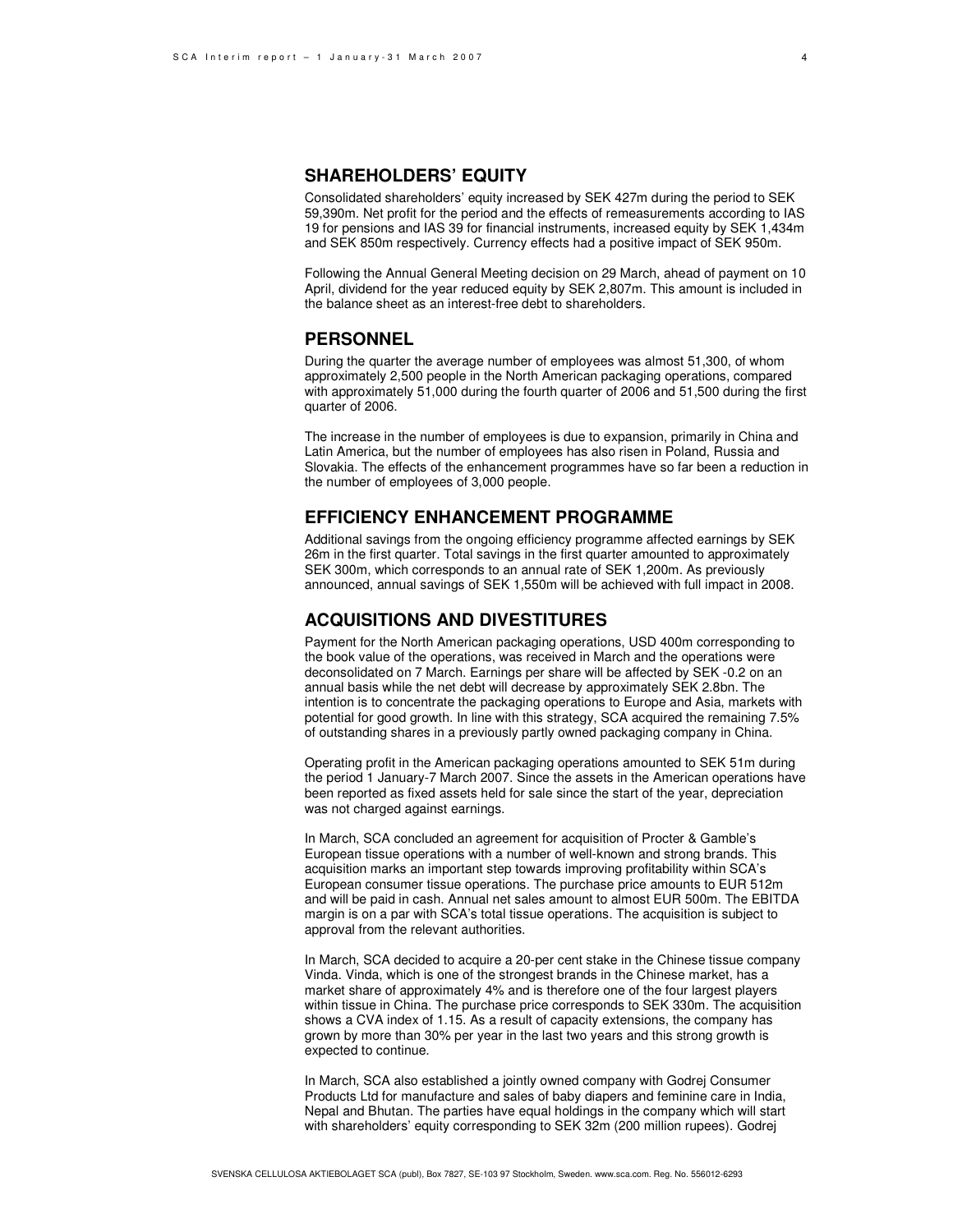### **CAPITAL EXPENDITURES**

During the first quarter a decision was made to invest in a second tissue machine in Barton, USA. The new machine will strengthen competitiveness, improve the level of service and quality for SCA's customers, as well as allowing further expansion. The plant previously produced approximately 100,000 tonnes. With the new machine, Barton will produce 170,000 tonnes. The investment amounts to approximately SEK 1bn and production is scheduled to start in summer 2008.

A definite decision was also made to proceed with the investment in a new tissue machine in Sovetsk, south of Moscow, Russia. Capacity amounts to 30,000 tonnes and this investment, amounting to SEK 615m, is being made to ascertain continued expansion in the Russian market where SCA is the leading player.

#### **ACCOUNTING PRINCIPLES**

This interim report is prepared according to IAS 34 and according to the Swedish Financial Accounting Standards Council's standard RR 31 and, with regard to the Parent Company, RR 32. The accounting principles applied comply with those presented in the 2006 Annual Report.

### **PARENT COMPANY**

The Group's Parent Company, Svenska Cellulosa Aktiebolaget SCA (publ), owns the forest land and other real property relating to the forestry operations and grants felling rights for standing timber to the subsidiary SCA Skog AB. The Parent Company is otherwise a holding company whose key task is to own and manage shares in a number of business group companies and to perform Group-wide management and administrative functions. Operating income in the period January - March 2007 amounted to SEK 42m (22) and profit before appropriations and tax was SEK -453m (0). The Parent Company made no investments in shares and participations during the quarter. Investments in property and plant totalled SEK 21m (5) during the period. Cash and cash equivalents including Group account at the end of the period amounted to SEK 32m (31).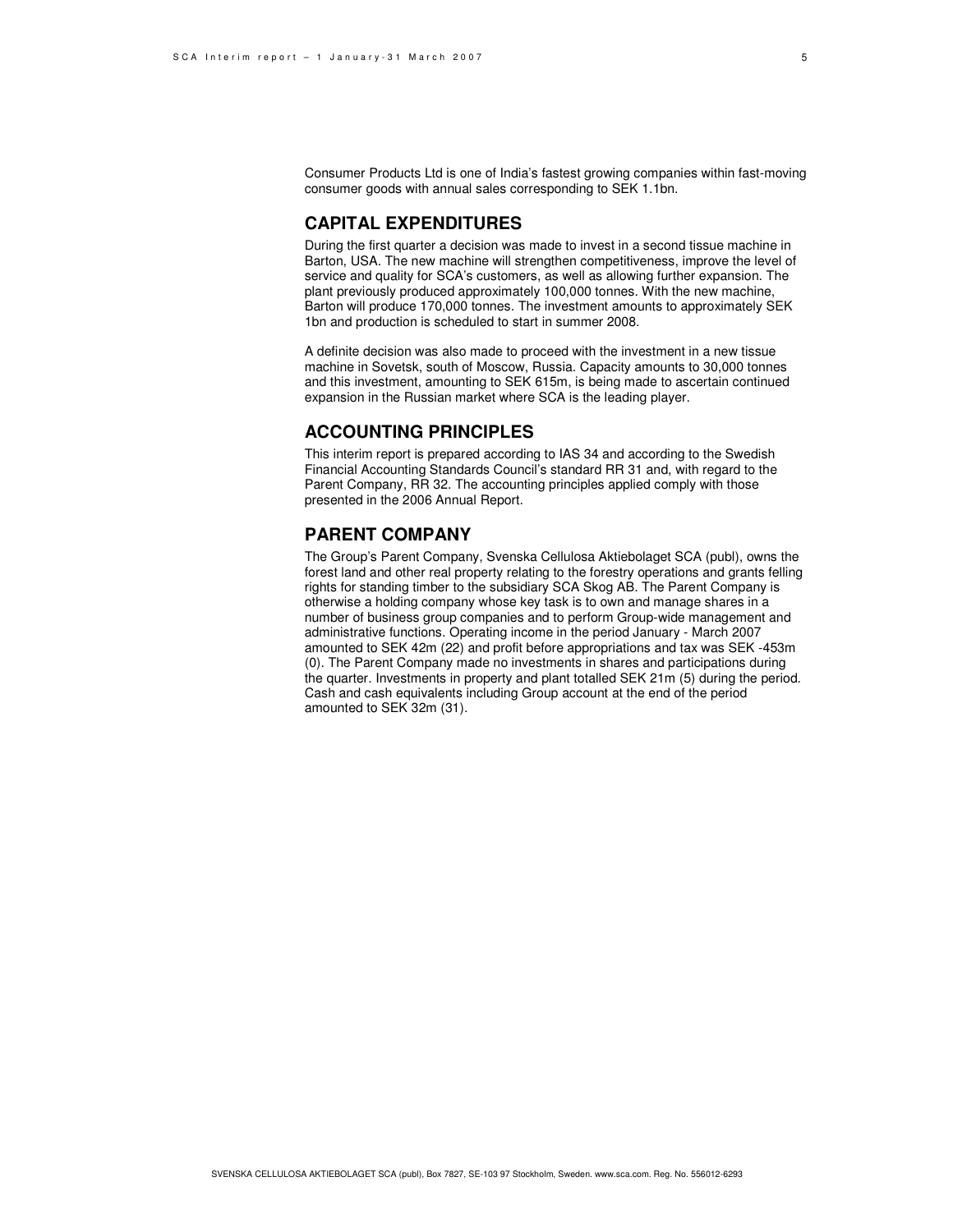**net sales Share of the Group, operating profit** 20% 29%

**Share of the Group,**







| Deviations, operating profit (%) |       |  |  |  |
|----------------------------------|-------|--|--|--|
| 0703 vs. 0603                    |       |  |  |  |
| Price/mix:                       | +7    |  |  |  |
| Volume:                          | $+14$ |  |  |  |
| Raw material:                    | -7    |  |  |  |
| Energy:                          | 0     |  |  |  |
| Currency:                        | -3    |  |  |  |
| Other:                           | $-14$ |  |  |  |

| Deviations, operating profit (%)<br>2007:1 vs. 2006:4 | -6   |
|-------------------------------------------------------|------|
| Price/mix:                                            | -4   |
| Volume:                                               | -9   |
| Raw material:                                         | $+2$ |
| Energy:                                               | 0    |
| Currency:                                             | 0    |
| Other:                                                | 5    |

## **PERSONAL CARE**

**Net sales amounted to SEK 5,331m which is the same level as in the corresponding period in 2006. Increased volumes and higher prices improved net sales by 3% and 2% respectively.**

### **MARKET**

Demand for incontinence products in the healthcare sector was slightly weaker than in the very strong fourth quarter of 2006. SCA's sales to the European retail trade continued to develop well. At the end of the first quarter, SCA started the launch of "Feel Dry" which represents an upgrade of the entire range of incontinence products and services that are sold to healthcare providers. Initial reception from customers was very positive.

In the Nordic region, SCA's Libero brand retains its strong position in the baby diapers segment. Competition in the feminine care market remains intensive in Europe with a high rate of product upgrades and marketing campaigns. In Latin America, primarily Colombia and Mexico, SCA is strengthening its positions within feminine care and sales showed high growth rates.

#### **OPERATIONS**

**January – March (compared with the same period previous year)** Net sales amounted to SEK 5,331m compared with SEK 5,348m in the same period in the previous year. Improved volumes, primarily relating to sales of incontinence products to the European retail trade and higher prices were counteracted by negative exchange rate fluctuations.

Operating profit decreased by 3% and amounted to SEK 679m (699). Improved volumes contributed SEK 95m and higher prices SEK 52m, a total improvement in operating profit of 21%. Volume and price improvements were offset by higher production costs as well as higher costs for marketing and organizational build-up in order to take advantage of growth opportunities in new markets. Exchange rate fluctuations had a negative impact on operating profit of 3%.

Operating cash surplus amounted to SEK 934m (950) and operating cash flow was SEK 641m (686). Lower expenditure for the ongoing efficiency programmes was offset by a slightly lower operating cash surplus, higher tied-up working capital and slightly higher net current capital expenditures.

#### **January – March (compared with the previous quarter)**

In Europe and the US, sales of incontinence products to the healthcare sector decreased. This decline is due to high sales towards the end of the previous year and the fact that customers reduced their stocks in the first quarter following announcements of product launches. Sales of baby diapers and feminine care products were at the same level as in the previous quarter. The good sales trend in Eastern Europe, including Russia, continues.

#### **BUSINESS AREA PERSONAL CARE**

| <b>SEKm</b>                 | 0703  | 0603  | $\%$ | 2007:1 | 2006:4 | %    |
|-----------------------------|-------|-------|------|--------|--------|------|
| Net sales                   | 5,331 | 5.348 | 0    | 5.331  | 5.429  | $-2$ |
| Operating surplus           | 933   | 950   | -2   | 933    | 961    | -3   |
| Operating profit            | 679   | 699   | -3   | 679    | 726    | -6   |
| Operating surplus margin, % | 17.5  | 17.8  |      | 17.5   | 17.7   |      |
| Operating margin, %         | 12.7  | 13.1  |      | 12.7   | 13.4   |      |
| Volume growth, %            | 2.6   | 13.3  |      | 2.8    | 6.0    |      |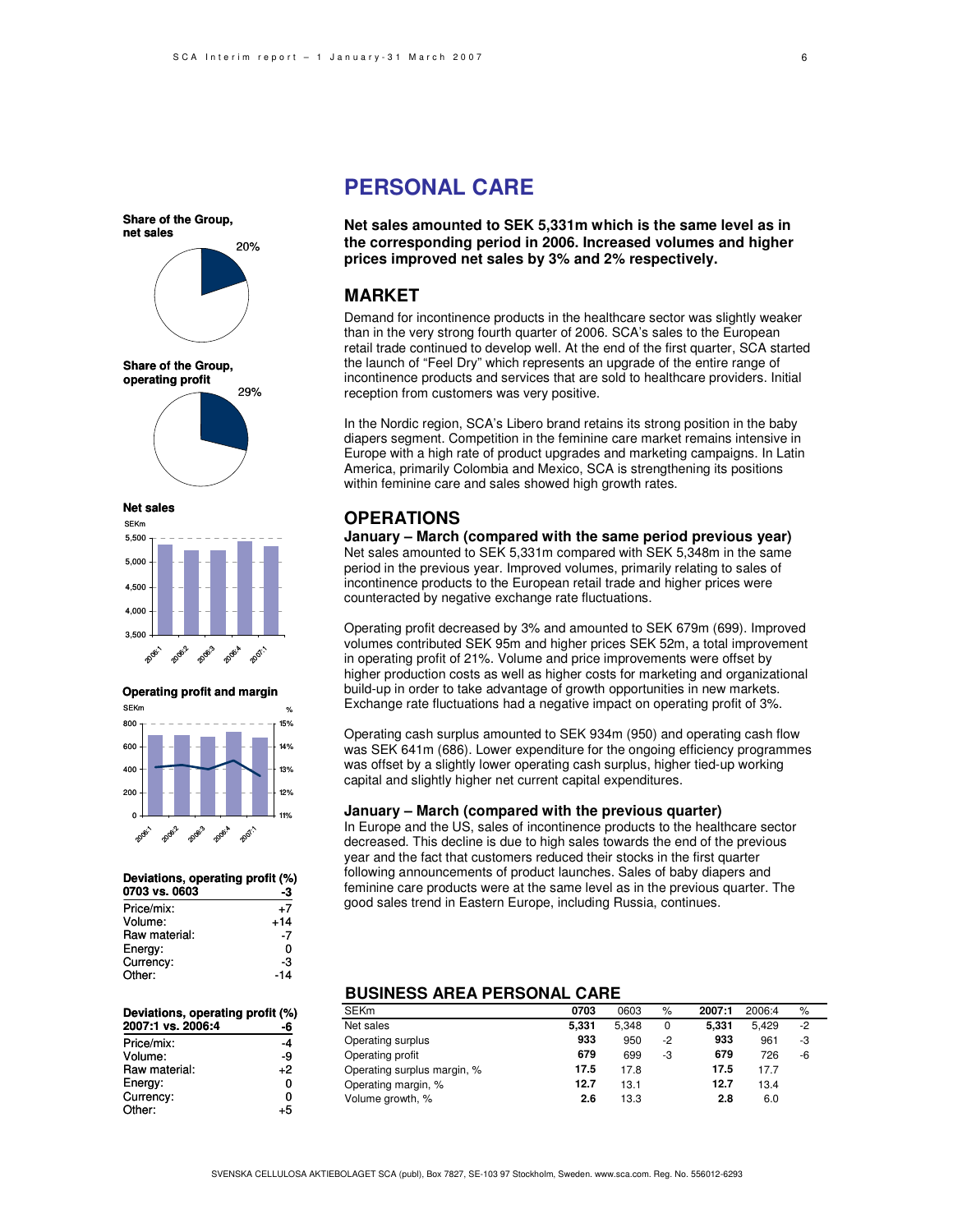**net sales Share of the Group, operating profit** 30% 14%

**Share of the Group,**

**Net sales**





| Deviations, operating profit (%) |        |
|----------------------------------|--------|
| 0703 vs. 0603                    | $+13$  |
| Price/mix:                       | $+103$ |
| Volume:                          | -6     |
| Raw material:                    | -79    |
| Energy:                          | $+20$  |
| Currency:                        | -7     |
| Other:                           | -18    |

#### **-5 Deviations, operating profit (%) 2007:1 vs. 2006:4**

| Price/mix:    | +33   |
|---------------|-------|
| Volume:       | $-21$ |
| Raw material: | -18   |
| Energy:       | +4    |
| Currency:     | +2    |
| Other:        | -5    |

### **TISSUE**

**Net sales amounted to SEK 7,725m (7,962), 2% lower than in the same period in the previous year. Higher prices were counteracted by negative currency effects. In the European operations, prices improved by 5%.**

### **MARKET**

Demand for consumer tissue was good in Europe during the first quarter. SCA continues to consistently implement price increase in several key markets, which will gradually have an impact on earnings. Costs for input materials continue to rise, however, particularly for recycled paper and pulp which is also expected to affect the result for the second quarter.

Demand for tissue for use outside the home (Away-From-Home, AFH) was weaker in the first quarter. During this period SCA signed a number of important contracts for complete hygiene solutions under the Tork brand, which is in line with the long-term strategy to increase the proportion of products with a high value content. Price increases were announced both in Europe and in North America but will have a limited impact in the second quarter.

#### **OPERATIONS**

**January – March (compared with the same period previous year)** Net sales amounted to SEK 7,725m compared with SEK 7,962m in the same period last year. Implemented price increases were counteracted by slightly lower volumes and negative currency effects. Price increases in the operations in Europe and North American amounted to 5%.

Operating profit amounted to SEK 339m (300), an increase of 13% compared with the same period in the previous year. Higher prices in Europe, North America and Latin America, as well as lower energy costs, were offset by higher raw material costs. Exchange rate fluctuations had a negative impact on operating profit of 7%.

Operating cash surplus amounted to SEK 806m (852) and operating cash flow was SEK 211m (-62). A slightly lower operating cash surplus was offset by lower expenditure for the ongoing efficiency programmes, more favourable working capital development and lower net current capital expenditures.

#### **January – March (compared with the previous quarter)**

Sales decreased in the first quarter as a result of slightly lower volumes in Europe and Latin America.

Price increases in Europe made a positive contribution to earnings but were offset by lower volumes and higher raw material costs.

### **BUSINESS AREA TISSUE**

| <b>SEKm</b>                 | 0703   | 0603  | $\%$ | 2007:1 | 2006:4 | %    |
|-----------------------------|--------|-------|------|--------|--------|------|
| Net sales                   | 7.725  | 7.962 | -3   | 7.725  | 7.844  | $-2$ |
| Operating surplus           | 869    | 850   | 2    | 869    | 913    | -5   |
| Operating profit            | 339    | 300   | 13   | 339    | 358    | -5   |
| Operating surplus margin, % | 11.2   | 10.7  |      | 11.2   | 11.6   |      |
| Operating margin, %         | 4.4    | 3.8   |      | 4.4    | 4.6    |      |
| Volume growth, %            | $-1.1$ | 5.7   |      | $-1.4$ | 1.5    |      |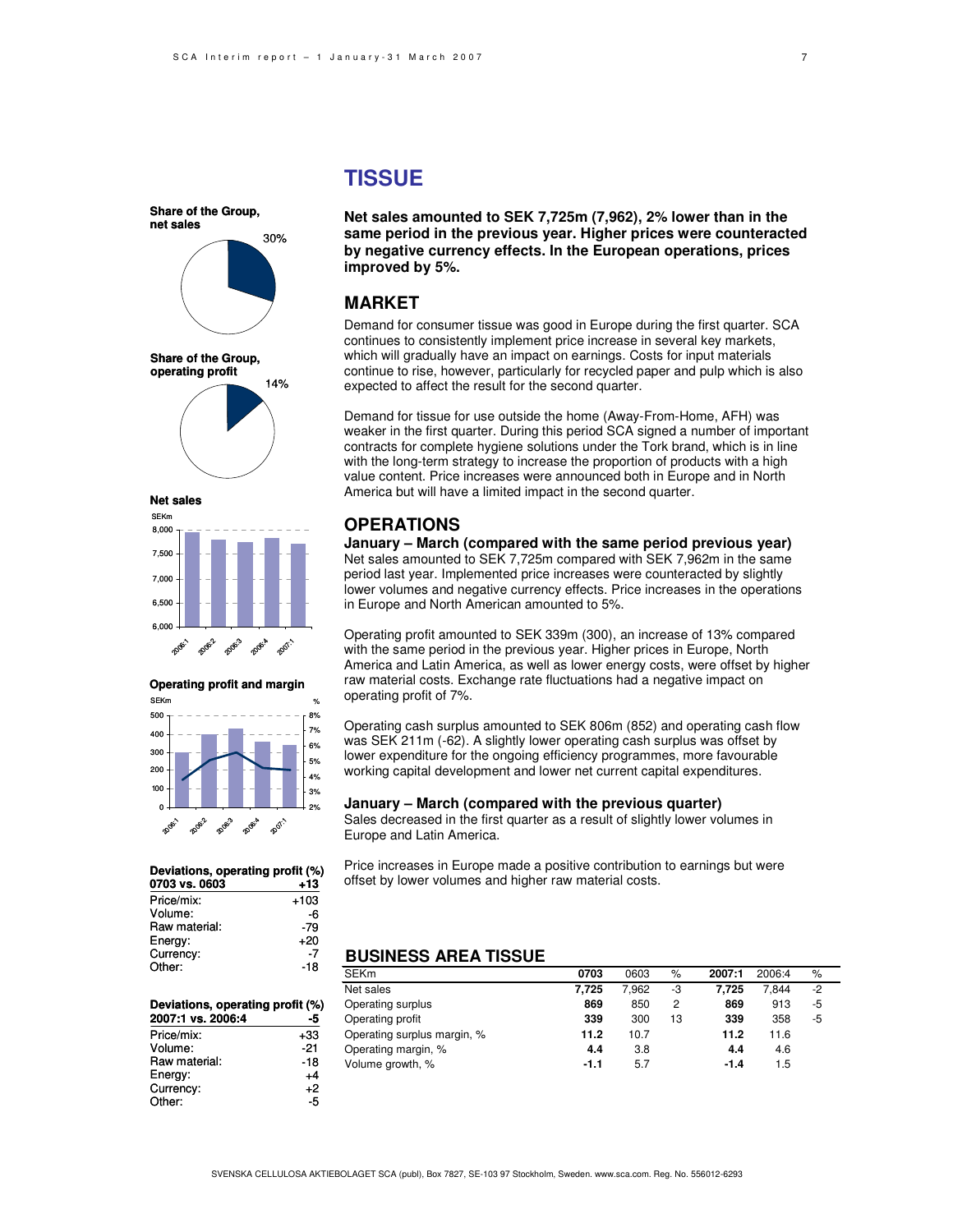33% 29% **net sales Share of the Group, operating profit**

**Share of the Group,**

**Net sales**





| Deviations, operating profit (%) |       |  |  |
|----------------------------------|-------|--|--|
| 0703 vs. 0603                    | +57   |  |  |
| Price/mix:                       | +81   |  |  |
| Volume:                          | $+13$ |  |  |
| Raw material:                    | $-34$ |  |  |
| Energy:                          | $+17$ |  |  |
| Currency:                        | -3    |  |  |
| Other:                           | -17   |  |  |

#### **+15** +14 +6 -2 **Deviations, operating profit (%) 2007:1 vs. 2006:4** Price/mix: Volume:

| Raw material: | -2 |
|---------------|----|
| Energy:       | -3 |
| Currency:     | o  |
| Other:        | 0  |

### **PACKAGING**

**Net sales amounted to SEK 8,571m, an increase of 2% compared with the same period in the previous year. Higher corrugated board prices and slightly higher volumes were offset by negative exchange rate fluctuations. The European packaging business increased net sales by 8%.**

#### **MARKET**

During the first quarter demand for corrugated board was good in Europe, driven by the strong business climate. Combined with increased raw material costs, primarily for recycled paper, this provides scope for further price increases in the future. In Asia, the corrugated board market developed well, although volumes were somewhat reduced due to the fact that the Chinese New Year occurred during the quarter.

The strong demand for recycled-paper based containerboard (testliner) continued during the first quarter. Price increases of EUR 30 per tonne were accepted during the first quarter and further price increases of EUR 30 per tonne have been announced for May. Demand for fresh-fibre based corrugated board (kraftliner) developed well, although at a somewhat slower rate than for testliner. Prices for recycled paper (OCC) rose sharply in the first months of the year. Unchanged recycled paper (OCC) prices would lead to a significant increase in costs during the second quarter.

### **OPERATIONS**

**January – March (compared with the same period previous year)** Net sales amounted to SEK 8,571m compared with SEK 8,389m in the same period in the previous year, an increase of 2%. The increase is largely explained by implemented price increases for corrugated board as well as higher sales of consumer and point-of-sale packaging. The divestment of the North American packaging operations and negative exchange rate fluctuations reduced the increase in sales.

Operating profit improved by 57% compared with the same period in the preceding year and amounted to SEK 689m (438). Higher prices and higher volumes as well as lower energy costs were offset by higher raw material costs. Exchange rate fluctuations had a negative impact on operating profit of 3%.

Operating cash surplus amounted to SEK 1,036m (824) and operating cash flow was SEK -260m (-229). A higher operating cash flow and lower expenditure for the ongoing efficiency programmes were offset by higher tied-up working capital and higher net current capital expenditures.

#### **January – March (compared with the previous quarter)**

Sales in Europe increased by 5% due to higher volumes and price increases for corrugated board.

Operating profit improved significantly, primarily as an effect of the price increases mentioned above. Own production of containerboard was higher than in the previous quarter and contributed to the improvement.

### **BUSINESS AREA PACKAGING**

| <b>SEKm</b>                                | 0703  | 0603  | $\%$  | 2007:1 | 2006:4 | %  |
|--------------------------------------------|-------|-------|-------|--------|--------|----|
| Net sales                                  | 8.571 | 8,389 | 2     | 8.571  | 8.445  |    |
| Operating surplus                          | 1.063 | 854   | 24    | 1.063  | 1.024  | 4  |
| Operating profit                           | 689   | 438   | 57    | 689    | 598    | 15 |
| Operating surplus margin, %                | 12.4  | 10.2  |       | 12.4   | 12.1   |    |
| Operating margin, %                        | 8.0   | 5.2   |       | 8.0    | 7.1    |    |
| <b>Deliveries</b>                          |       |       |       |        |        |    |
| - Liner products, ktonnes                  | 585   | 648   | $-10$ | 585    | 559    | 5  |
| - Corrugated board, million m <sup>2</sup> | 1.130 | 1.096 | 3     | 1.130  | 1.104  | 2  |

SVENSKA CELLULOSA AKTIEBOLAGET SCA (publ), Box 7827, SE-103 97 Stockholm, Sweden. www.sca.com. Reg. No. 556012-6293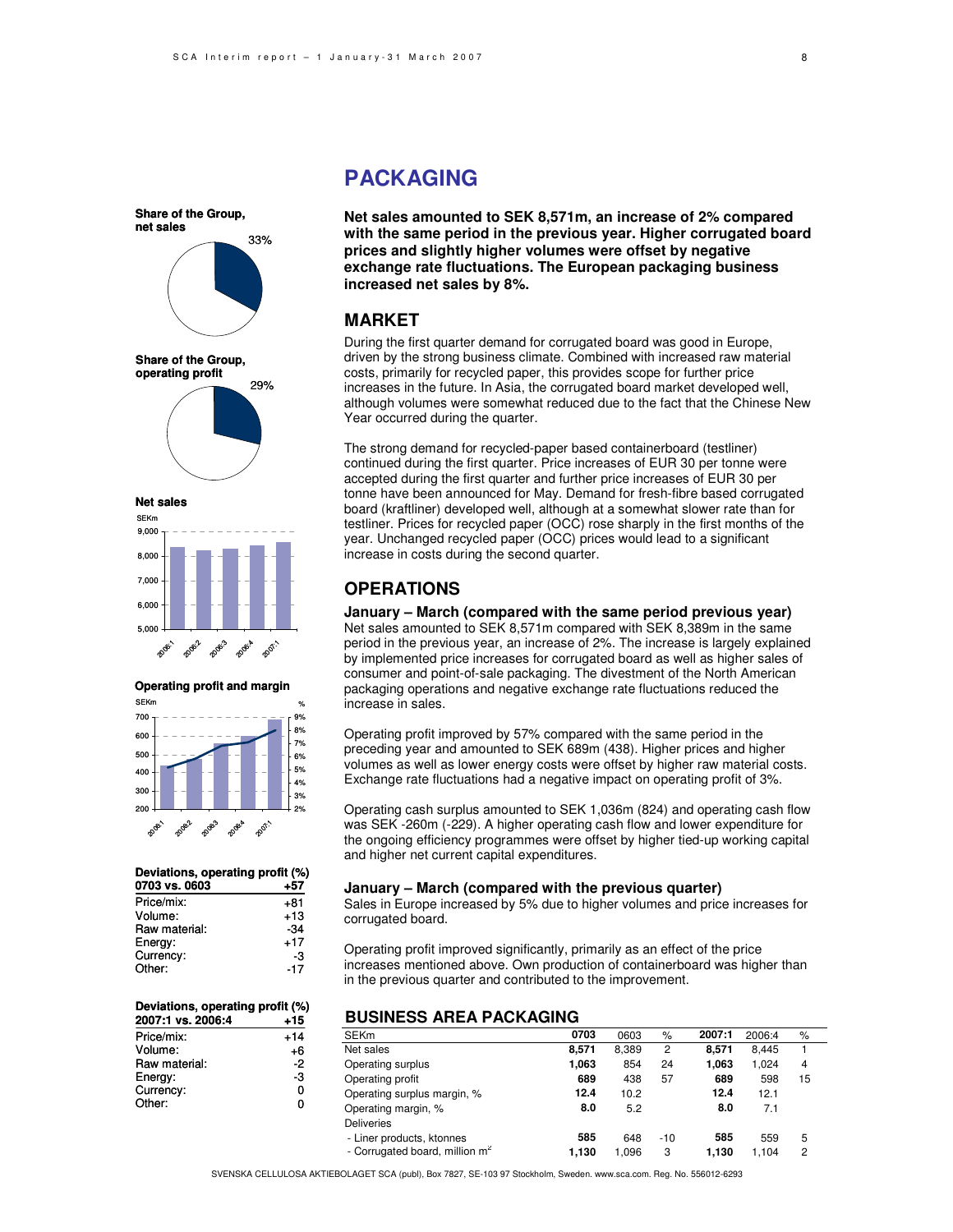17% 28% **Share of the Group, net sales Share of the Group, operating profit**

**Net sales**



**Operating profit and margin**



| Deviations, operating profit (%) |       |
|----------------------------------|-------|
| 0703 vs. 0603                    | $+15$ |
| Price/mix:                       | +33   |
| Volume:                          | -6    |
| Raw material:                    | -9    |
| Energy:                          | $+13$ |
| Currency:                        | -13   |
| Other:                           | -3    |

| Deviations, operating profit (%) |       |
|----------------------------------|-------|
| 2007:1 vs. 2006:4                | -2    |
| Price/mix:                       | $+16$ |
| Volume:                          | O     |
| Raw material:                    | -18   |
| Energy:                          | $+2$  |
| Currency:                        | -3    |
| Other:                           | +1    |
|                                  |       |

### **FOREST PRODUCTS**

**Net sales amounted to SEK 4,472m, an increase of 2% compared with the same period in the previous year. The sawmill operations' net sales rose 25%.**

### **MARKET**

The European advertising climate remains strong, with increased magazine advertising and increased volumes of printed advertising. Despite good demand, price pressure on LWC and SC paper continued in the first quarter. Demand for newsprint in Europe showed some increase during the first quarter and prices rose by approximately 5%. Costs for wood raw material and recycled paper rose sharply during the quarter.

The strong construction activity in Europe is increasing demand for solid-wood products while supplies of high-quality whitewood have decreased. Prices of solid-wood products continued to show strong development during the quarter. SCA has increased the quantities of purchased timber during the latest quarter.

### **OPERATIONS**

**January – March (compared with the same period previous year)** Net sales amounted to SEK 4,472m (4,378). Higher prices for newsprint, pulp and solid-wood products were offset by lower volumes for the publication papers business as well as negative exchange rate fluctuations.

Operating profit improved by 15% and amounted to SEK 663m (577). Higher prices and lower energy costs, partly an effect of the investment in the recovery boiler at the Östrand pulp mill, were offset by higher raw material costs and lower volumes and lower capacity utilization within the publication papers business. Exchange rate fluctuations had a negative impact on operating profit of 13%.

Operating cash surplus amounted to SEK 857m (828) and operating cash flow was SEK 691m (480). A higher operating cash surplus and positive development of working capital were counteracted by higher net current capital expenditures.

#### **January – March (compared with the previous quarter)**

Sales were unchanged compared with the previous quarter while operating profit declined slightly due to lower prices for LWC and SC paper, among other things. Higher prices within the sawmill operations made a positive contribution while lower volumes for publication papers and solid-wood products reduced development.

The new recovery boiler in the Östrand pulp mill is fully operational and had a positive impact on earnings. Higher raw material costs had a negative impact on earnings, partly an effect of lower felling of forest owned by SCA.

### **BUSINESS AREA FOREST PRODUCTS**

| <b>SEKm</b>                            | 0703  | 0603  | %  | 2007:1 | 2006:4 | %     |
|----------------------------------------|-------|-------|----|--------|--------|-------|
| Net sales                              | 4.472 | 4.378 | 2  | 4.472  | 4.480  | 0     |
| Operating surplus                      | 1,003 | 919   | 9  | 1.003  | 1.008  | 0     |
| Operating profit                       | 663   | 577   | 15 | 663    | 676    | $-2$  |
| Operating surplus margin, %            | 22.4  | 21.0  |    | 22.4   | 22.5   |       |
| Operating margin, %                    | 14.8  | 13.2  |    | 14.8   | 15.1   |       |
| <b>Deliveries</b>                      |       |       |    |        |        |       |
| - Publication papers, ktonnes          | 355   | 376   | -6 | 355    | 375    | -5    |
| - Solid-wood products, km <sup>3</sup> | 412   | 381   | 8  | 412    | 476    | $-13$ |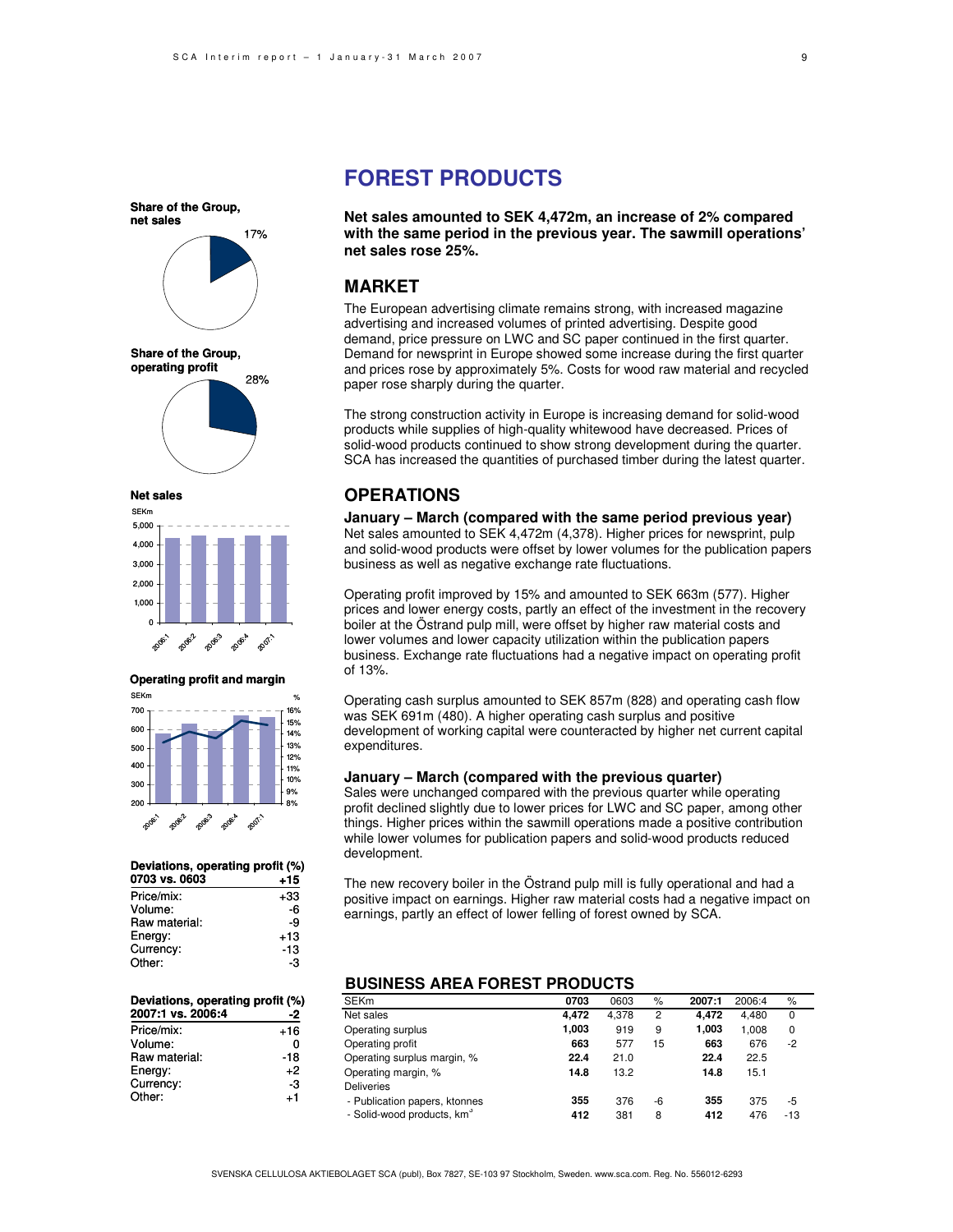#### **SHARE DISTRIBUTION**

| 31 March 2007               | Class A    | Class B     | Total       |
|-----------------------------|------------|-------------|-------------|
| Registered number of shares | 37.635.069 | 197.401.629 | 235.036.698 |
| - of which treasury shares  |            | 1,087,538   | 1.087.538   |

During the quarter no Class A shares were converted to Class B shares. At the end of the quarter, the proportion of Class A shares was 16.0%. As a result of the exercise of employee options, the number of treasury shares decreased by 165,600 to total 1,087,538.

Calculated according to IFRS recommendations, the effects of outstanding employee option programmes correspond to a maximum dilution of 0.07%, which was taken into account when calculating earnings per share for the period.

#### **Split**

The Annual General Meeting decided to carry out a split whereby each existing share will be divided into three shares of the same class. The split is scheduled to be carried out on 9 May 2007.

### **FUTURE REPORTS**

Interim reports in 2007 will be published on 24 July and 31 October. The year-end report for 2007 will be published on 30 January 2008.

Stockholm, 27 April 2007 SVENSKA CELLULOSA AKTIEBOLAGET SCA (publ)

Jan Åström President and CEO

#### **Note**

This report has not been reviewed by the company's auditors. This report has been prepared in both Swedish and English. In case of variation in the content of the two version, the Swedish version shall prevail.

#### **For further information, please contact:**

Bodil Eriksson, Senior Vice President, Corporate Communications, +46 8 788 52 34 Pär Altan, Vice President Media Relations, +46 8 788 52 37 Andreas Koch, Vice President Investor Relations, +46 8 788 51 30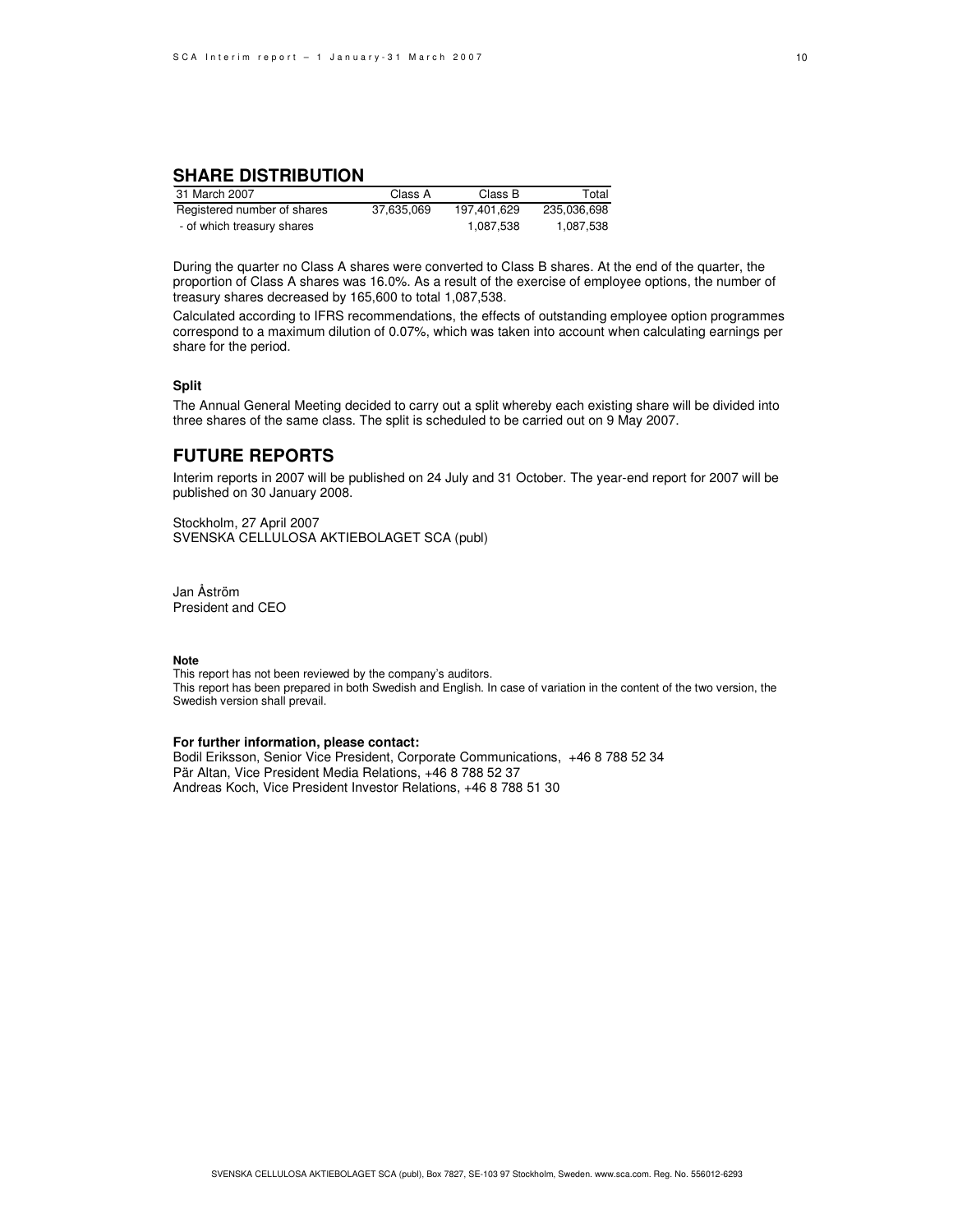### **OPERATING CASH FLOW ANALYSIS**

| <b>SEKm</b>                                  | 0703      | 0603     |
|----------------------------------------------|-----------|----------|
| Operating cash surplus                       | 3,537     | 3,381    |
| Change in working capital                    | $-1,510$  | $-1,561$ |
| Current capital expenditures, net            | $-763$    | $-934$   |
| Restructuring costs, etc.                    | $-202$    | $-293$   |
| Operating cash flow                          | 1,062     | 593      |
|                                              |           |          |
| Financial items                              | $-419$    | $-386$   |
| Income taxes paid                            | $-375$    | $-333$   |
| Other                                        | -1        |          |
| Cash flow from current operations            | 267       | $-125$   |
|                                              |           |          |
| Acquisitions                                 | $-419$    | -9       |
| Strategic capital expenditures, fixed assets | $-185$    | $-208$   |
| Strategic structural expenditures            | $\Omega$  | -9       |
| <b>Divestments</b>                           | 2,802     |          |
| Cash flow before dividend                    | 2,465     | $-351$   |
| Dividend                                     | 0         | 0        |
| Cash flow after dividend                     | 2,465     | $-351$   |
| Sale of treasury shares                      | 46        | 59       |
| Net cash flow                                | 2,511     | $-292$   |
|                                              |           |          |
| Net debt at the start of the period          | $-36,399$ | 39,826   |
| Net cash flow                                | 2,511     | $-292$   |
| Remeasurement to equity                      | 912       | 1,594    |
| Currency effects                             | -633      | 469      |
| Net debt at the end of the period            | $-33,609$ | 41,597   |
|                                              |           |          |
| Debt/equity ratio                            | 0.57      | 0.65     |
| Debt payment capacity, %                     | 34        | 29       |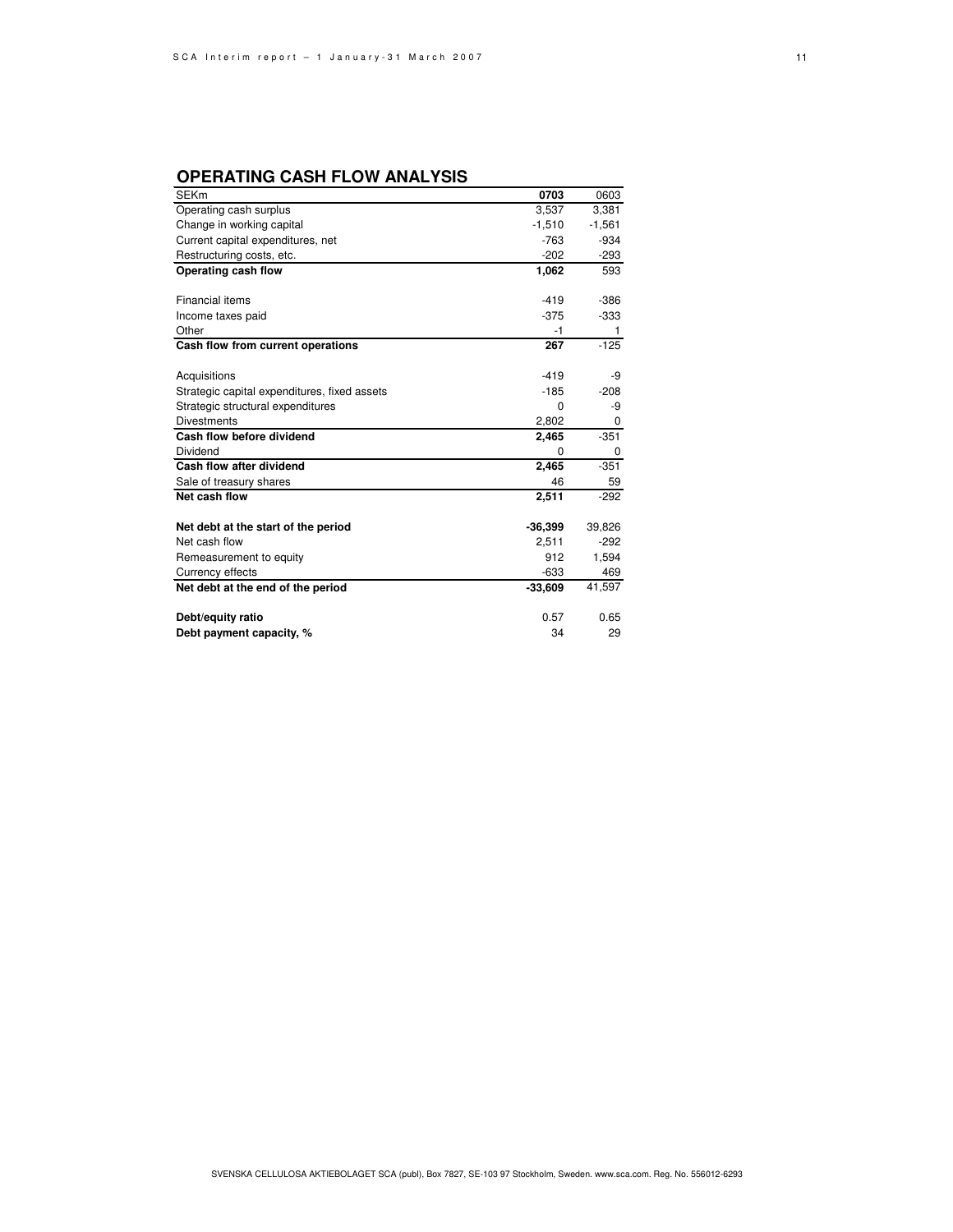### **CASH FLOW STATEMENT**

| SEKm                                                                           | 0703            | 0603          |
|--------------------------------------------------------------------------------|-----------------|---------------|
|                                                                                |                 |               |
| <b>Operating activities</b>                                                    |                 |               |
| Profit before tax                                                              | 1,863           | 1,569         |
| Adjustment for non-cash items <sup>1</sup>                                     | 981             | 1,113         |
| Paid tax                                                                       | 2,844<br>$-375$ | 2,682<br>-333 |
| Cash flow from operating activities before change in working capital           | 2,469           | 2,349         |
|                                                                                |                 |               |
| Cash flow from changes in working capital                                      |                 |               |
| Change in inventories                                                          | $-680$          | -343          |
| Change in operating receivables                                                | $-351$          | $-851$        |
| Change in operating liabilities                                                | -479            | -367          |
| Cash flow from operating activities                                            | 959             | 788           |
| <b>Investing activities</b>                                                    |                 |               |
| Acquisition of operations                                                      | $-419$          | -9            |
| Sold operations                                                                | 2,802           | 0             |
| Acquisition tangible and intangible fixed assets                               | $-1,118$        | $-1,225$      |
| Sale of tangible fixed assets                                                  | 188             | 83            |
| Payment of loans to external parties                                           | $-396$          | $-1,035$      |
| Cash flow from investing activities                                            | 1,057           | $-2,186$      |
| <b>Financing activities</b>                                                    |                 |               |
| Sale of treasury shares                                                        | 46              | 59            |
| Borrowings                                                                     | 0               | 832           |
| Amortization of debt                                                           | $-1,506$        | 0             |
| Dividends paid                                                                 | 0               | 0             |
| Cash flow from financing activities                                            | -1,460          | 891           |
| Cash flow for the period                                                       | 556             | -507          |
| Cash and cash equivalents at the beginning of the year                         | 1,599           | 1,684         |
| Exchange differences in cash and cash equivalents                              | 30              | -21           |
| Cash and cash equivalents at the end of the period                             | 2,185           | 1,156         |
|                                                                                |                 |               |
| Reconciliation with operating cash flow analysis                               |                 |               |
|                                                                                |                 |               |
| Cash flow for the period<br><b>Deducted items:</b>                             | 556             | -507          |
| Payment of loans to external parties                                           | 396             | 1,035         |
| Borrowings                                                                     | 0               | -832          |
| Amortization of debt                                                           | 1,506           | 0             |
| <b>Added items:</b>                                                            |                 |               |
| Net debt in acquired companies                                                 | 0               | 12            |
| Accrued interest                                                               | 71              | 0             |
| Investments through finance leases                                             | $-18$           | 0             |
| Net cash flow according to operating cash flow analysis                        | 2,511           | $-292$        |
|                                                                                |                 |               |
| <sup>1</sup> Depreciation and write-downs, fixed assets                        | 1,509           | 1,571         |
| Fair value valuation of forest assets                                          | -157            | -86           |
| Unpaid related to efficiency programmes                                        |                 | 0             |
| Payments related to efficiency programmes previously recognized as liabilities | -172            | -315          |
| Other                                                                          | -199            | -57           |
| Total                                                                          | 981             | 1,113         |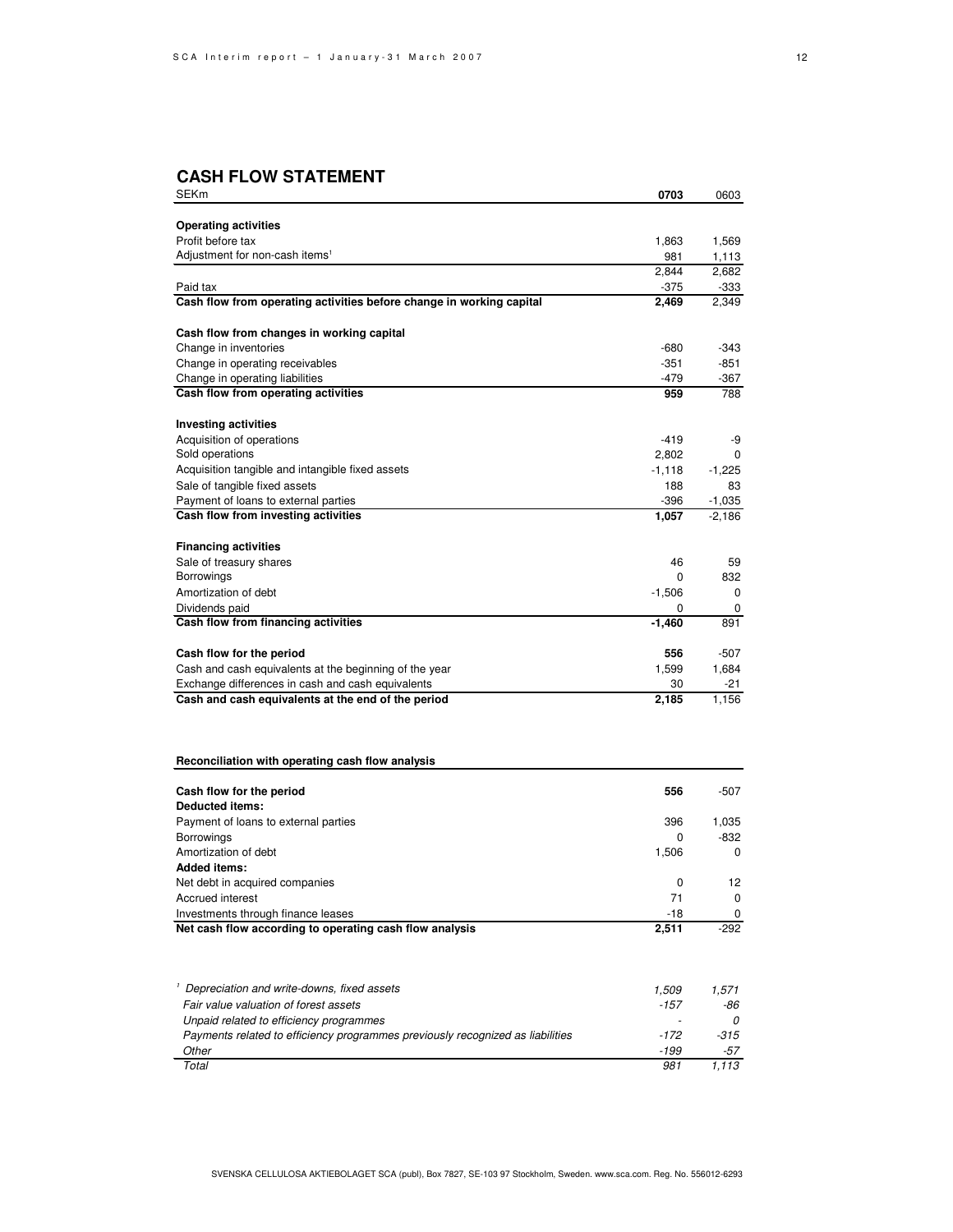### **CONSOLIDATED INCOME STATEMENT**

| <b>SEKm</b>                                                    | 2007:1   | 2006:1   | 2006:4   | 0703     | 0603     |
|----------------------------------------------------------------|----------|----------|----------|----------|----------|
| Net sales                                                      | 25,615   | 25,400   | 25,650   | 25,615   | 25,400   |
| Other income                                                   | 565      | 679      | 730      | 565      | 679      |
| Change in fair value of biological assets                      | 157      | 86       | 43       | 157      | 86       |
| Change in inventories of finished goods and                    |          |          |          |          |          |
| work in progress                                               | 99       | 185      | $-326$   | 99       | 185      |
| Work performed and capitalized                                 | 64       | 48       | 8        | 64       | 48       |
| Raw materials and consumables                                  | $-9,637$ | $-9,213$ | $-8,901$ | $-9,637$ | $-9,213$ |
| Personnel costs                                                | $-4,944$ | $-5,015$ | $-4,870$ | $-4,944$ | $-5,015$ |
| Other operating expenses                                       | $-8,136$ | $-8,649$ | $-8,516$ | $-8,136$ | $-8,649$ |
| Depreciation                                                   | $-1,509$ | $-1,569$ | $-1,532$ | $-1,509$ | $-1,569$ |
| Write-downs                                                    | 0        | $-2$     | $-29$    | 0        | $-2$     |
| Share of profits of associated companies                       | 8        | 5        | 4        | 8        | 5        |
| Operating profit                                               | 2,282    | 1,955    | 2,261    | 2,282    | 1,955    |
| <b>Financial items</b>                                         | $-419$   | $-386$   | $-458$   | $-419$   | $-386$   |
| Profit before tax                                              | 1,863    | 1,569    | 1,803    | 1,863    | 1,569    |
| Tax                                                            | $-429$   | $-400$   | $-352$   | $-429$   | $-400$   |
| Net profit for the period                                      | 1,434    | 1,169    | 1,451    | 1,434    | 1,169    |
| Earnings attributable to:                                      |          |          |          |          |          |
| Equity holders of the Parent Company                           | 1,429    | 1,159    | 1,443    | 1,429    | 1,159    |
| Minority interests                                             | 5        | 10       | 8        | 5        | 10       |
| Earnings per share, SEK - equity holders of the Parent Company |          |          |          |          |          |
| - before dilution effects                                      | 6.11     | 4.96     | 6.17     | 6.11     | 4.96     |
| - after dilution effects                                       | 6.11     | 4.96     | 6.16     | 6.11     | 4.96     |
| Average no. of shares before dilution, millions                | 233.8    | 233.5    | 233.7    | 233.8    | 233.5    |
| Warrants                                                       | 0.2      | 0.2      | 0.1      | 0.2      | 0.2      |
| Average no. of shares after dilution                           | 234.0    | 233.7    | 233.8    | 234.0    | 233.7    |

13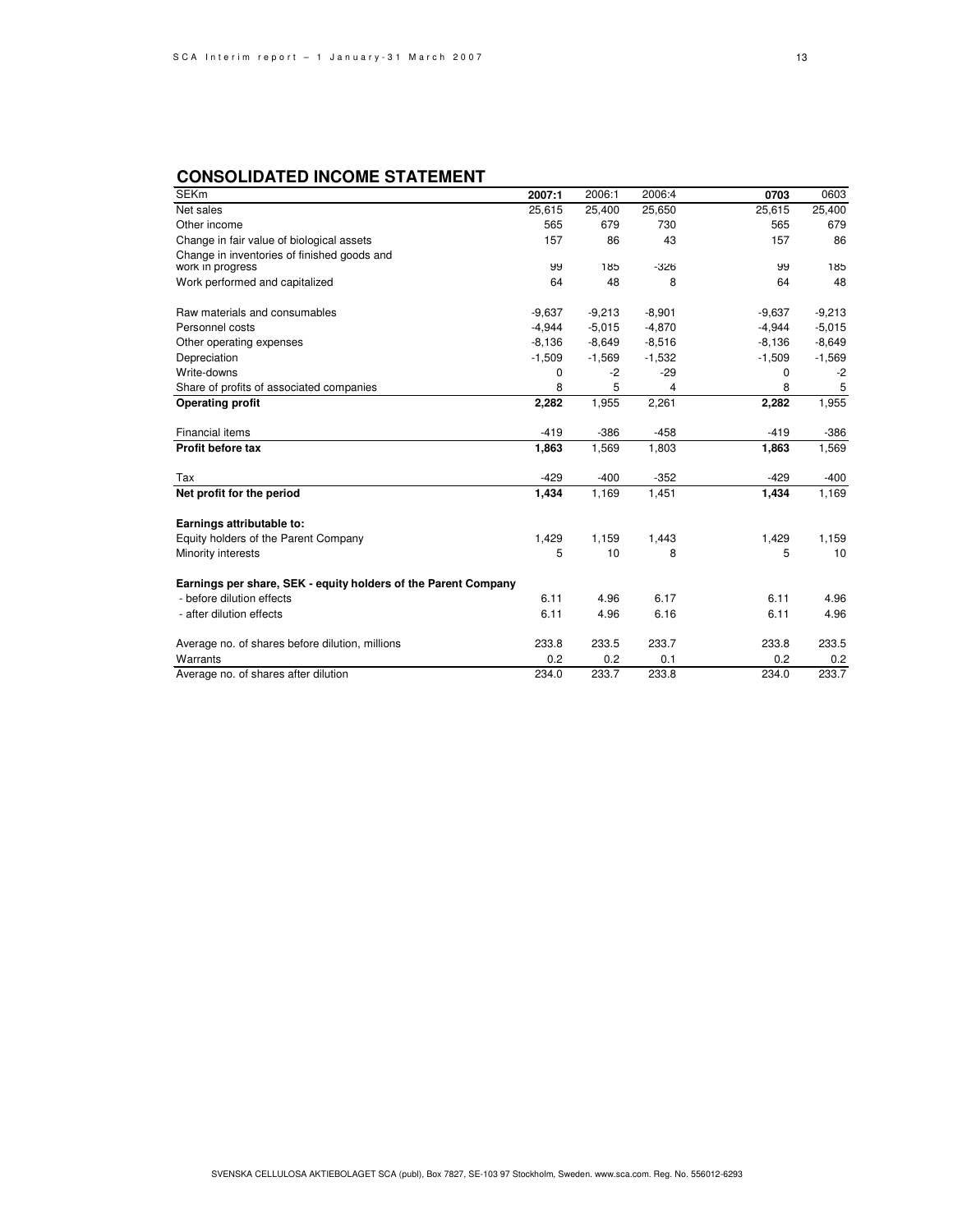## **CONSOLIDATED STATEMENT OF RECOGNIZED INCOME AND EXPENSE**

| <b>SEKm</b>                                                                    | 0703     | 0603     |
|--------------------------------------------------------------------------------|----------|----------|
| Actuarial gains and losses related to pensions, incl. payroll tax              | 883      | 1,585    |
| Available-for-sale financial assets:                                           |          |          |
| - Gains from fair value measurement taken to equity                            | 74       | 84       |
| - Transferred to income statement at sale                                      | $\Omega$ | $\Omega$ |
| Cash flow hedges                                                               |          |          |
| - Gains from remeasurement of derivatives taken to equity                      | 33       | 19       |
| - Transferred to profit or loss for the period                                 | $-30$    | $-15$    |
| Transferred to cost of hedged investments                                      | 0        | $-1$     |
| Translation difference in foreign operations                                   | 904      | $-859$   |
| Gains from hedging of net investments in foreign operations                    | 153      | 90       |
| Tax on items taken to/transferred from equity                                  | $-263$   | $-487$   |
| Total transactions taken to equity                                             | 1,754    | 416      |
| Net profit for the period recognized in the income statement                   | 1,434    | 1,169    |
| Total income and expenses recognized for the period                            | 3,188    | 1,585    |
|                                                                                |          |          |
| Attributable to:                                                               |          |          |
| - Equity holders of the Parent Company                                         | 3.151    | 1,580    |
| - Minority interests                                                           | 37       | 5        |
|                                                                                | 3,188    | 1,585    |
|                                                                                |          |          |
| Other changes in equity                                                        |          |          |
| - sale of treasury shares                                                      | 46       | 59       |
| - dividend                                                                     | $-2,807$ | 0        |
| - change in Group structure                                                    | 0        | 0        |
| - remeasurement owned portion at successive acquisitions, within window period | 0        | 4        |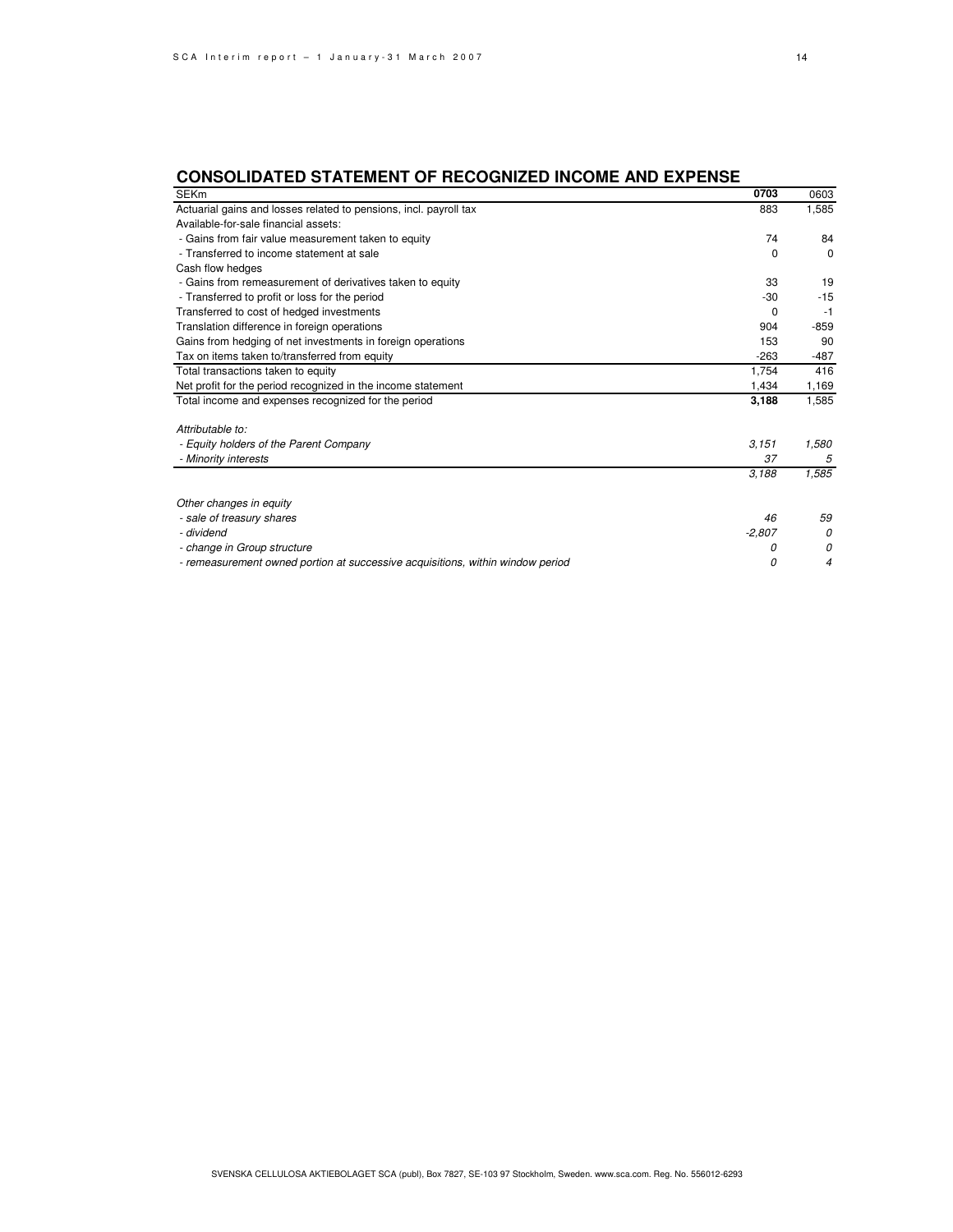|                                                                                      | 31 March 2007     |                   | 31 December 2006  |                      |
|--------------------------------------------------------------------------------------|-------------------|-------------------|-------------------|----------------------|
|                                                                                      | <b>SEKm</b>       | EURm <sup>1</sup> | <b>SEKm</b>       | $E$ URm <sup>1</sup> |
| <b>Assets</b>                                                                        |                   |                   |                   |                      |
| Goodwill                                                                             | 17,373            | 1,863             | 16,997            | 1,879                |
| Other intangible assets                                                              | 3,121             | 335               | 3,054             | 338                  |
| Tangible assets                                                                      | 75,506            | 8,099             | 74,670            | 8,255                |
|                                                                                      | 842               | 90                | 518               | 58                   |
| Shares and participations<br>Financial investments held as fixed assets <sup>2</sup> |                   |                   |                   |                      |
|                                                                                      | 3,394             | 364               | 2,970             | 328                  |
| Other long-term receivables                                                          | 963               | 103               | 861               | 94                   |
| <b>Total fixed assets</b>                                                            | 101,199           | 10,854            | 99,070            | 10,952               |
| Operating receivables and inventories                                                | 31,070            | 3,333             | 29,907            | 3,306                |
| Short-term financial assets                                                          | 579               | 62                | 409               | 45                   |
| Fixed assets held for sale                                                           | 108               | 12                | 2,559             | 283                  |
| Cash and cash equivalents                                                            | 2,185             | 234               | 1,599             | 177                  |
| <b>Total current assets</b>                                                          | 33,942            | 3,641             | 34,474            | 3,811                |
| <b>Total assets</b>                                                                  | 135,141           | 14,495            | 133,544           | 14,763               |
|                                                                                      |                   |                   |                   |                      |
| <b>Shareholders' equity</b>                                                          |                   |                   |                   |                      |
| Equity holders of the Parent Company                                                 | 58,688            | 6,296             | 58,299            | 6,445                |
| Minority interests                                                                   | 702               | 75                | 664               | 73                   |
| Total shareholders' equity                                                           | 59,390            | 6,371             | 58,963            | 6,518                |
| Liabilities                                                                          |                   |                   |                   |                      |
| Provisions for pensions                                                              | 2,270             | 243               | 2,793             | 309                  |
| Other provisions                                                                     | 11,795            | 1,265             | 11,447            | 1,265                |
| Long-term financial liabilities                                                      | 18,767            | 2,013             | 16,852            | 1,863                |
|                                                                                      | 188               | 20                | 157               | 17                   |
| Other long-term liabilities                                                          |                   |                   |                   |                      |
| <b>Total long-term liabilities</b>                                                   | 33,020            | 3,541             | 31,249            | 3,454                |
| Short-term financial liabilities <sup>3</sup>                                        | 18,619            | 1,997             | 21,537            | 2,381                |
| Liabilities held for sale                                                            | 0                 | 0                 | 55                | 7                    |
| Operating liabilities                                                                | 21,305            | 2,285             | 21,740            | 2,403                |
| Other short-term liabilities                                                         | 2,807             | 301               |                   |                      |
| <b>Total current liabilities</b>                                                     | 42,731            | 4,583             | 43,332            | 4,791                |
|                                                                                      |                   |                   |                   |                      |
| <b>Total liabilities</b><br><b>Total equity and liabilities</b>                      | 75,751<br>135,141 | 8,124<br>14,495   | 74,581<br>133,544 | 8,245<br>14,763      |
|                                                                                      |                   |                   |                   |                      |
| Debt/equity ratio                                                                    | 0.57              |                   | 0.62              |                      |
| Visible equity/assets ratio                                                          | 43%               |                   | 44%               |                      |
| Return on capital employed, %                                                        | 9                 |                   | 9                 |                      |
| Return on equity, %                                                                  | 10                |                   | 9                 |                      |
| <sup>1</sup> Closing day rate 9.32 (9.05) was applied in translation to EUR.         |                   |                   |                   |                      |
| <sup>2</sup> Of which pension assets                                                 | 1,794             |                   | 1,419             |                      |
| 3<br>Contracted committed credit lines amount to SEK 25,511m.                        |                   |                   |                   |                      |
|                                                                                      |                   |                   |                   |                      |
|                                                                                      |                   |                   |                   |                      |
| Capital employed                                                                     | 92,999            |                   | 95,362            |                      |
| - of which working capital                                                           | 11,536            |                   | 9,870             |                      |
| Net debt                                                                             | 33,609            |                   | 36,399            |                      |
| Shareholders' equity                                                                 | 59,390            |                   | 58,963            |                      |
| Of which provisions for restructuring costs:                                         |                   |                   |                   |                      |
| - Other provisions                                                                   | 383               |                   | 423               |                      |
| - Operating liabilities                                                              | 732               |                   | 797               |                      |
|                                                                                      |                   |                   |                   |                      |